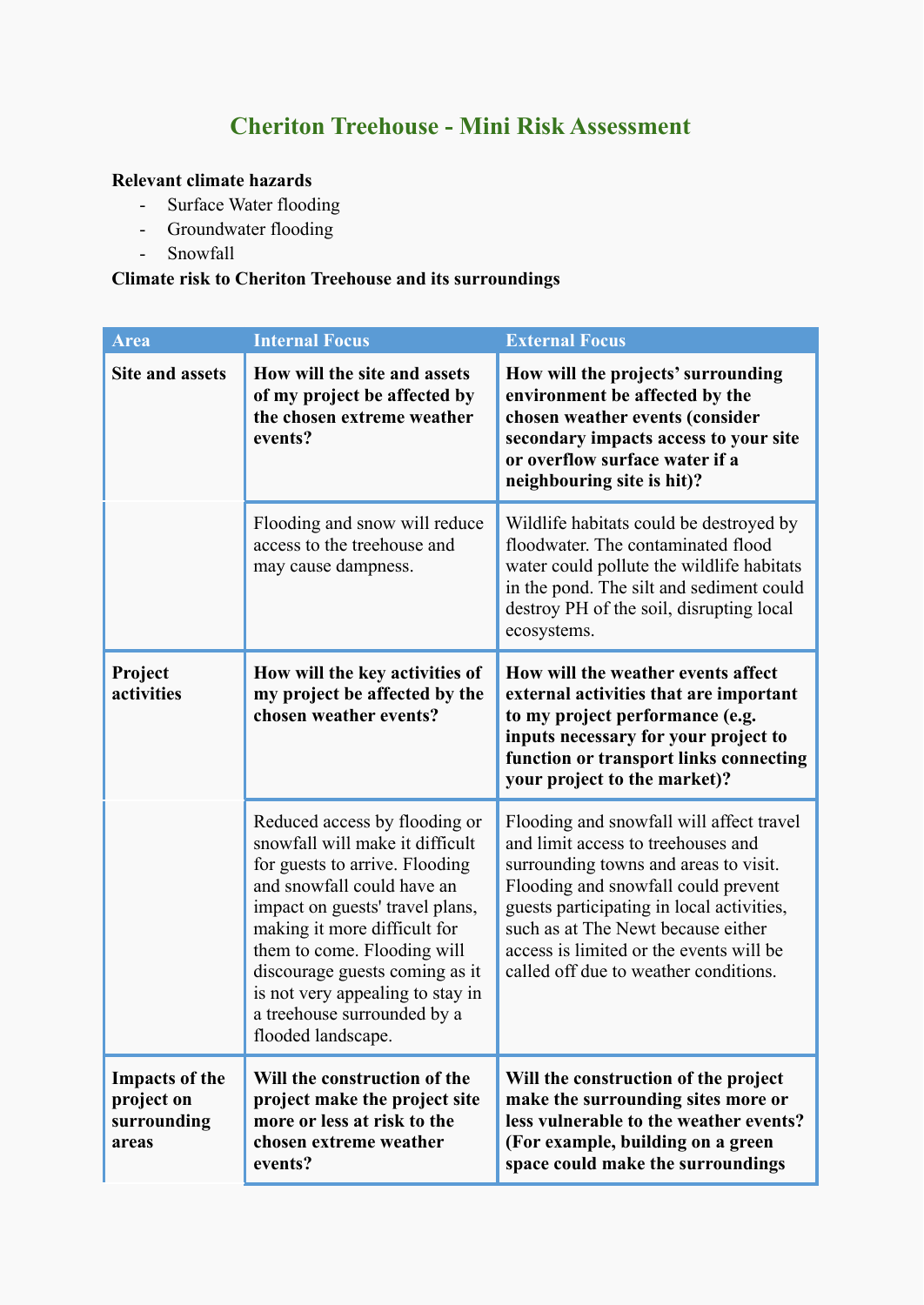|                                                                                                                                                                                                                                                                                                                                           | more likely to become urban heat<br>islands and more prone to flooding)                                                                                                                                                                                                                                                                                                                                                                                                                                                                                                                                                                                                                                                                                                                                                                                             |
|-------------------------------------------------------------------------------------------------------------------------------------------------------------------------------------------------------------------------------------------------------------------------------------------------------------------------------------------|---------------------------------------------------------------------------------------------------------------------------------------------------------------------------------------------------------------------------------------------------------------------------------------------------------------------------------------------------------------------------------------------------------------------------------------------------------------------------------------------------------------------------------------------------------------------------------------------------------------------------------------------------------------------------------------------------------------------------------------------------------------------------------------------------------------------------------------------------------------------|
| The construction of the<br>tree house is complete and there<br>will be no further construction<br>taking place to make the site<br>more or less at risk to flooding<br>or snowfall. The treehouse will<br>have no impact on the site on<br>which it is built in terms of<br>increasing or reducing its risk<br>to extreme weather events. | The treehouse was sustainably built,<br>with all materials sourced locally and<br>organically and all products inside the<br>treehouse are sustainably sourced and<br>eco-friendly. The only possible impact<br>of the construction of the treehouse on<br>the surrounding site would the carbon<br>emissions of the guests coming to and<br>from the treehouse if they use petrol or<br>diesel powered vehicles, however we<br>are in the process of installing an<br>electric charging point in the garage of<br>the main property so as to encourage<br>more eco-friendly travel. Essentially the<br>construction of the treehouse will have a<br>very minimal impact on the surrounding<br>site and therefore it poses minimal risk<br>to the environment and has little effect<br>on making the surrounding site more or<br>less vulnerable to weather events. |

| <b>RISK</b>                                     | <b>CONSEQUENCE LIKELIHOOD</b>                                                    |     | <b>IMPACT</b> |
|-------------------------------------------------|----------------------------------------------------------------------------------|-----|---------------|
| Risk of damage to<br>treehouse from flooding    | Reduced access<br>Cost of repair<br>Loss of<br>productivity<br>Loss in clientele | Low | High          |
| Risk of damage to<br>treehouse from<br>snowfall | Reduced access<br>Cost of repair<br>Loss of<br>productivity<br>Loss in clientele | Low | High          |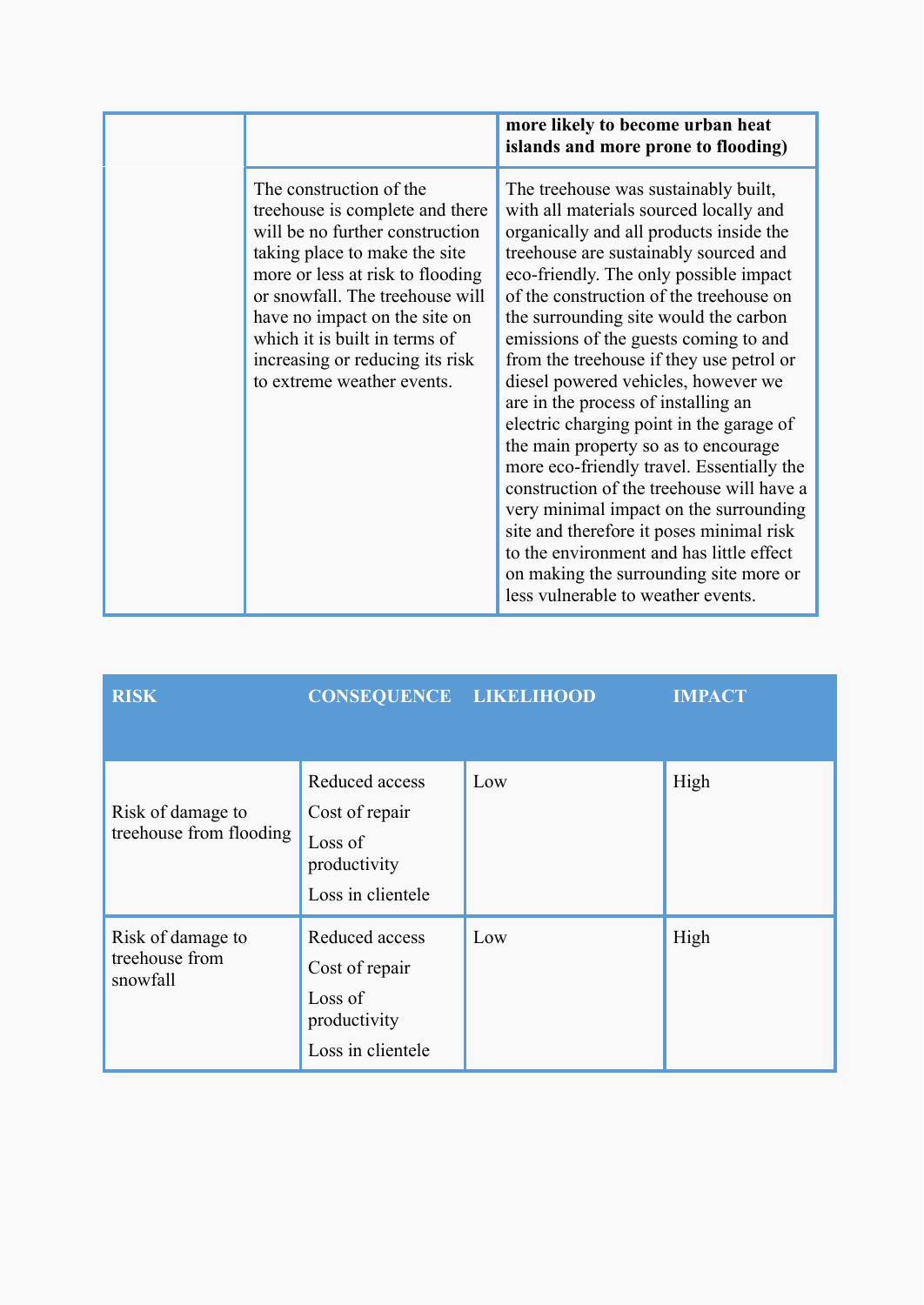|                                                | <b>INTERNAL</b>                                                                                                                                                                                                                                                                                                                                                                                    | <b>EXTERNAL</b>                                                                                                                                                                                                                                                                                                                                                                                                                                                                                                                                                                                                              |
|------------------------------------------------|----------------------------------------------------------------------------------------------------------------------------------------------------------------------------------------------------------------------------------------------------------------------------------------------------------------------------------------------------------------------------------------------------|------------------------------------------------------------------------------------------------------------------------------------------------------------------------------------------------------------------------------------------------------------------------------------------------------------------------------------------------------------------------------------------------------------------------------------------------------------------------------------------------------------------------------------------------------------------------------------------------------------------------------|
| <b>Agency and</b><br>dependencies<br>on others | What climate-related risks are we<br>able to manage within the scope<br>of my project?                                                                                                                                                                                                                                                                                                             | What risks are the<br>responsibility of other<br>stakeholders? Who are they?<br>How will they affect our<br>project?                                                                                                                                                                                                                                                                                                                                                                                                                                                                                                         |
|                                                | Continue to source all products,<br>(e.g. bed linen and cleaning<br>supplies) sustainably and<br>organically, use electric vehicles<br>when possible or cycle or walk to<br>local towns, minimise our use of<br>plastic to reduce our carbon<br>footprint and therefore climate<br>change and risk of flooding and<br>snowfall and the impact of these<br>weather events on Cheriton<br>Treehouse. | Employees: turn lights off when<br>not using a room, limit use of<br>water and electricity, separate<br>waste, use electric vehicles,<br>cycle or walk, etc.<br>Guests: turn lights off when not<br>using a room, limit use of water<br>and electricity, separate waste,<br>use electric vehicles, cycle or<br>walk, etc.<br>Suppliers: ensuring all the<br>products that they supply to us<br>are sustainable and eco-friendly.<br>Local community: minimise<br>carbon footprint by walking and<br>cycling as much as possible,<br>sourcing all food organically and<br>locally, donating to<br>environmental projects etc. |
|                                                |                                                                                                                                                                                                                                                                                                                                                                                                    | National government: create and<br>enforce laws that aim to reduce<br>carbon emissions and help<br>combat climate change.                                                                                                                                                                                                                                                                                                                                                                                                                                                                                                    |
| <b>Actions</b>                                 | What action can we take within<br>my project to mitigate risks (this<br>can be both built responses but<br>also no/low regret measures such<br>as maintenance, contingency<br>plans and insurance)?                                                                                                                                                                                                | What action can we encourage<br>external stakeholders to take<br>to mitigate risks to your<br>project/site? How can we<br>ensure they are taken?                                                                                                                                                                                                                                                                                                                                                                                                                                                                             |
|                                                | Source all materials<br>sustainably<br>Limit use of water and<br>electricity<br>Eat plant-based<br>Use organic products                                                                                                                                                                                                                                                                            | Source all materials<br>sustainably<br>Limit use of water and<br>electricity<br>Eat plant-based<br>Use organic products                                                                                                                                                                                                                                                                                                                                                                                                                                                                                                      |